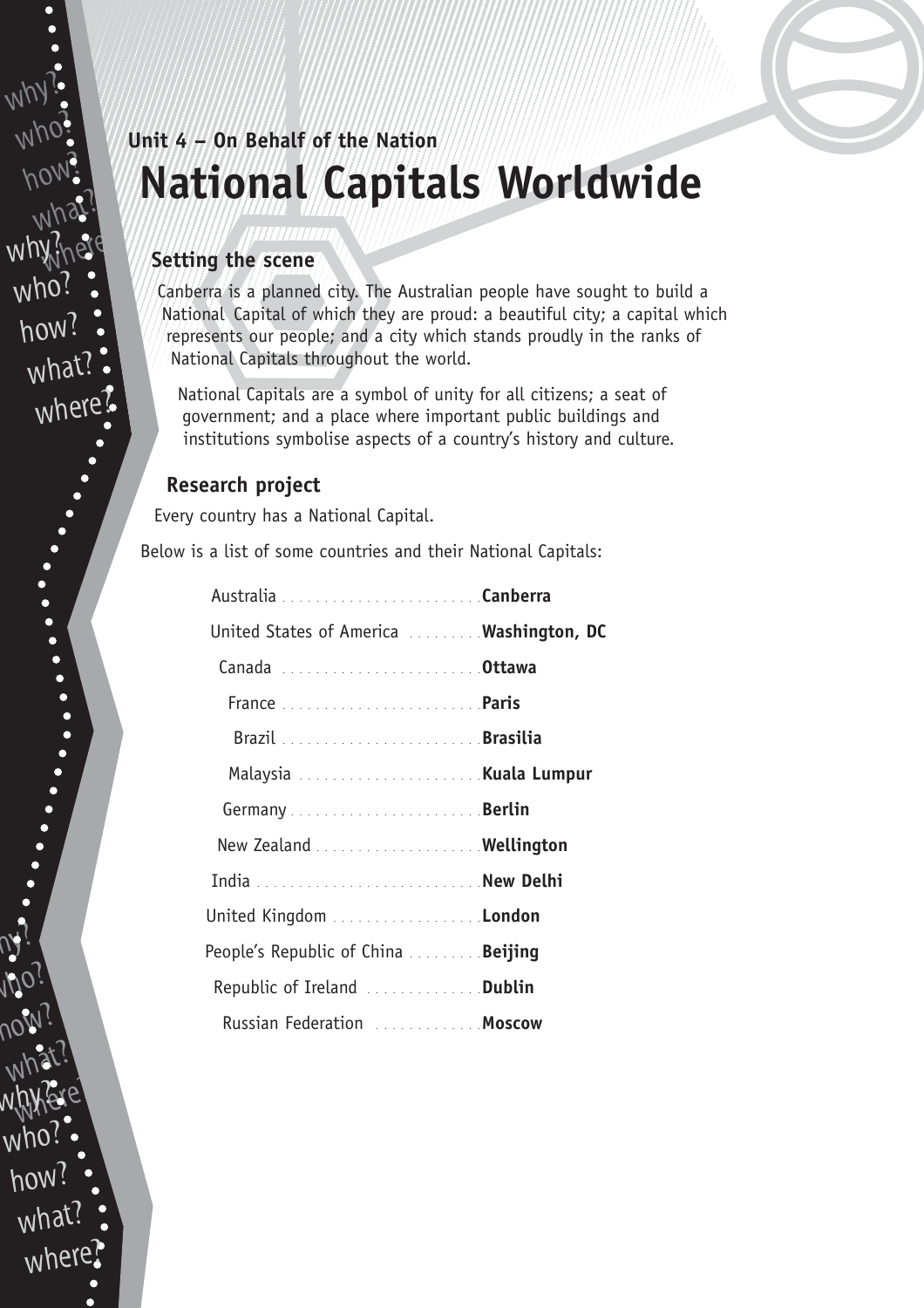Choose a country from the list or write down one of your own suggestions.

Find the name of its National Capital.

Research the history of this National Capital by answering the following questions.

- When was the National Capital created?
- Why was the National Capital created?
- Who were the people who played a vital role in creating their National Capital?
	- Find photos or draw pictures of well-known buildings in the National Capital.
	- Find a recipe that you think represents the National Capital's country.
- List five words that you think represent the National Capital's country.

who? how? what? why?nere who? how? what? where?

why?

 $N$ 

who?

how?

w.hy?

who?

how?

what

where

what?

hylere?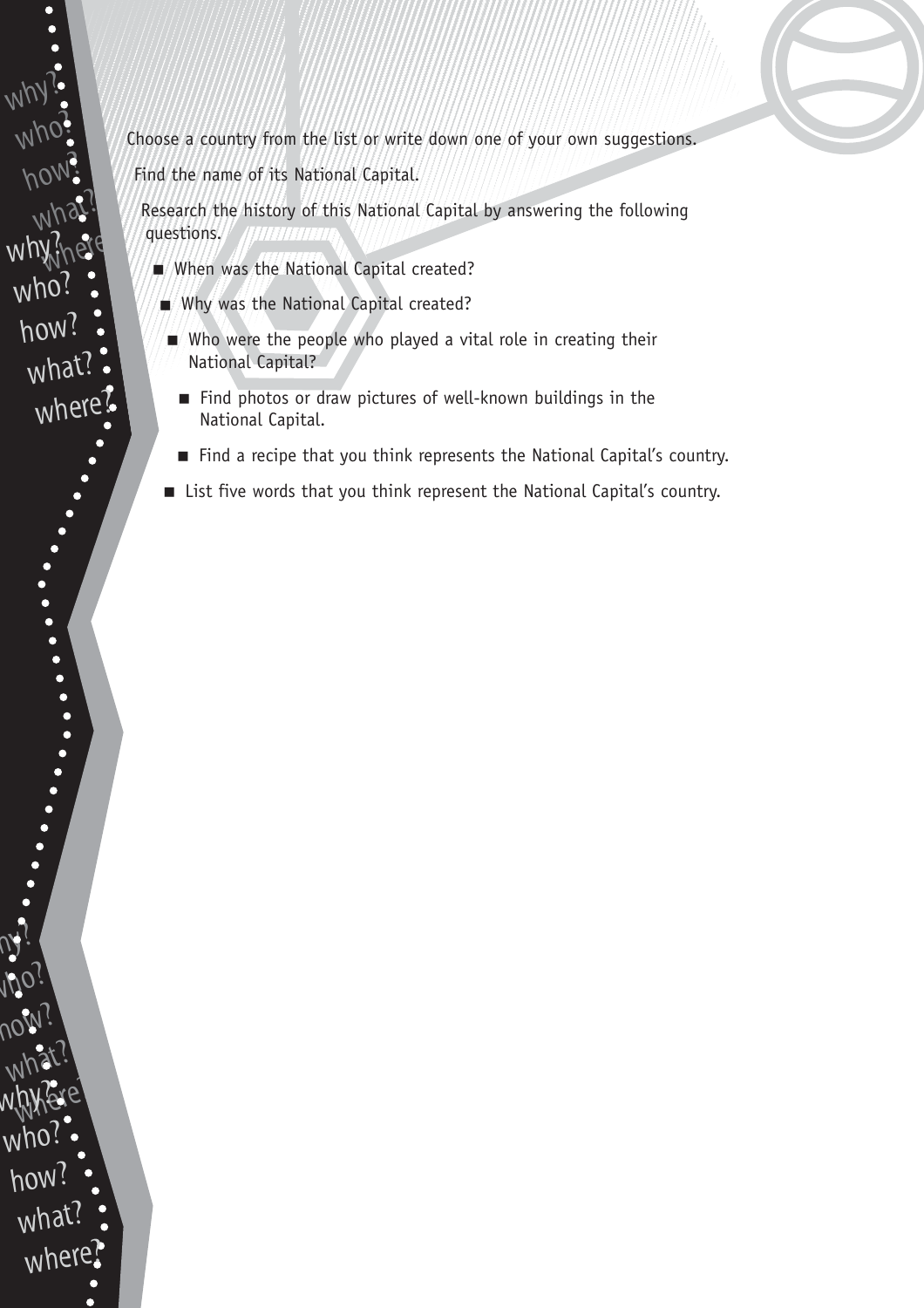## **Unit 4 – On Behalf of the Nation Yes Prime Minister**

#### **Setting the scene**

The role of Australia's Prime Minister is one of great prestige and power. Over the years, Prime Ministers have included some of the most interesting and at times controversial figures in Australian history. You love them or hate them, but either way, Australia cannot function without one.

So far, Robert Menzies has been the longest serving Prime Minister with more than sixteen years in office, over two separate terms. Frank Ford is famous for being the shortest serving Prime Minister and was only in the job for eight days.

### **What to do**

- investigate
- research
- decorate

 $N$ 

why?

who?

how?

what?

why?nere

who?

how?

what?

where?

who?

how?

w.hy?

who?

how?

what

where

what?

hylere?

Investigate an Australian Prime Minister and present your research in the form of a large and colourful poster.

The name of the Prime Minister I will research is

During your investigation you should answer the following points:

- Which party did the Prime Minister represent?
- How long was the Prime Minister in office and why did his term end?
- What important achievements did this Prime Minister accomplish?
- Provide personal background information on the Prime Minister.
- Were there any important historical events that occurred during the Prime Minister's term in office?
	- Do you think the Prime Minister was good or not so good at his job?

Draw a portrait of the Prime Minister to include in your research poster.

### **Want to know more?**

Many of Canberra's suburbs have been named after Australian Prime Ministers, including Barton, Deakin, Hughes and Scullin.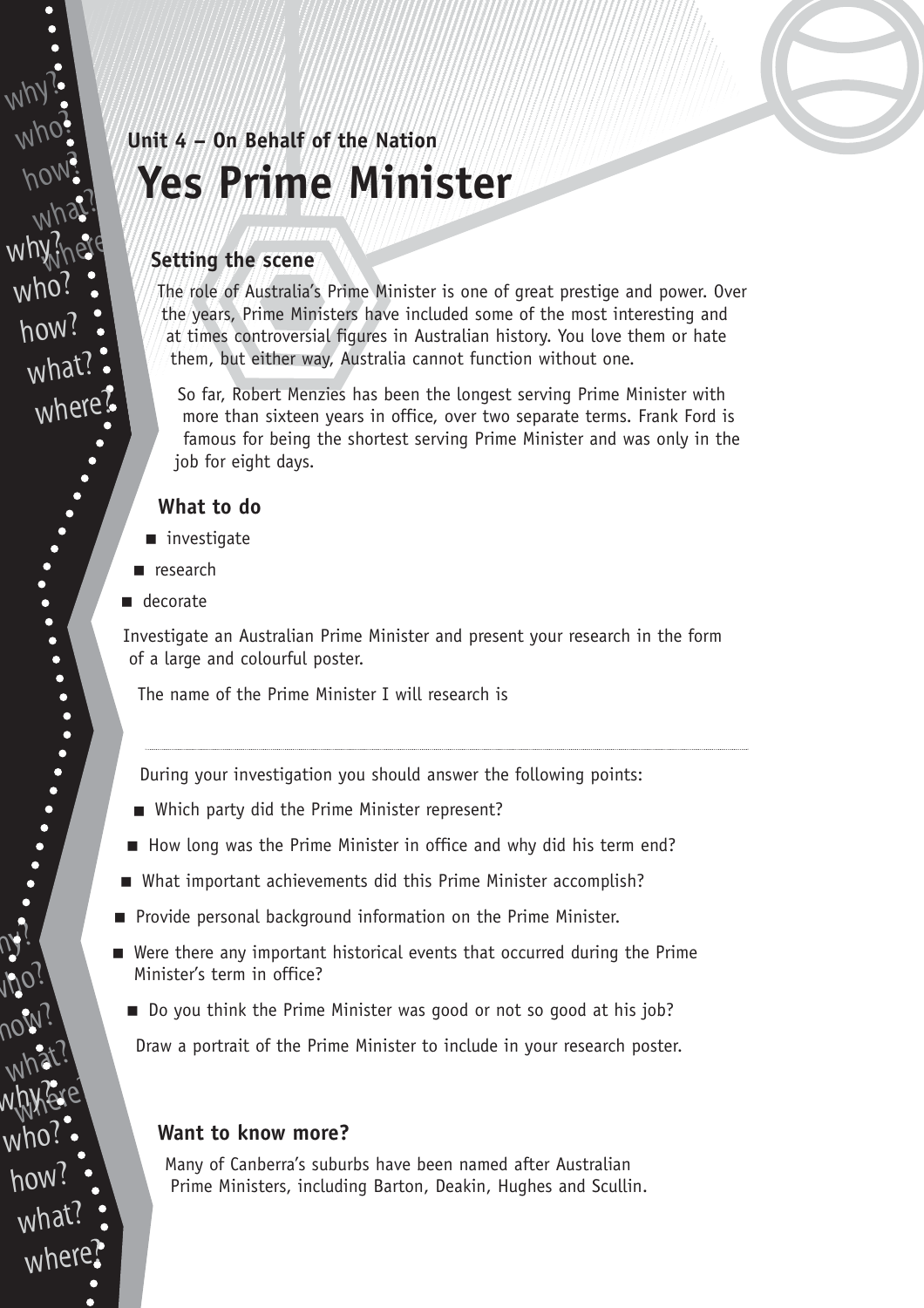## **Unit 4 – On Behalf of the Nation Greetings from Canberra**

#### **Setting the scene**

Canberra is Australia's only major inland city. It is a place for national protest, celebration and commemoration. As the political pulse of the nation, Canberra hosts regular visits from international world leaders and heads of state. It is certainly the political centre of Australia, but Canberra is also a leading city of ideas and innovation, excellence in the arts, education and sport. It is home to national events and celebrations, national memories and national treasures. This city truly can be called 'the heart of the nation'.

### **Answer these questions.**

Does Australia need a National Capital? Explain your answer.

How has Canberra shaped Australia's history?

Should people visit the National Capital? Explain your answer.

What role does Australia's National Capital play in the present day?

Which words best describe Canberra?

 $N$ 

why?

who?

how?

what?

why?nere

who?

how?

what

where

who?

how?

w.hy?

who?

how?

 $w<sub>b</sub>$ 

what?

what?

hylere?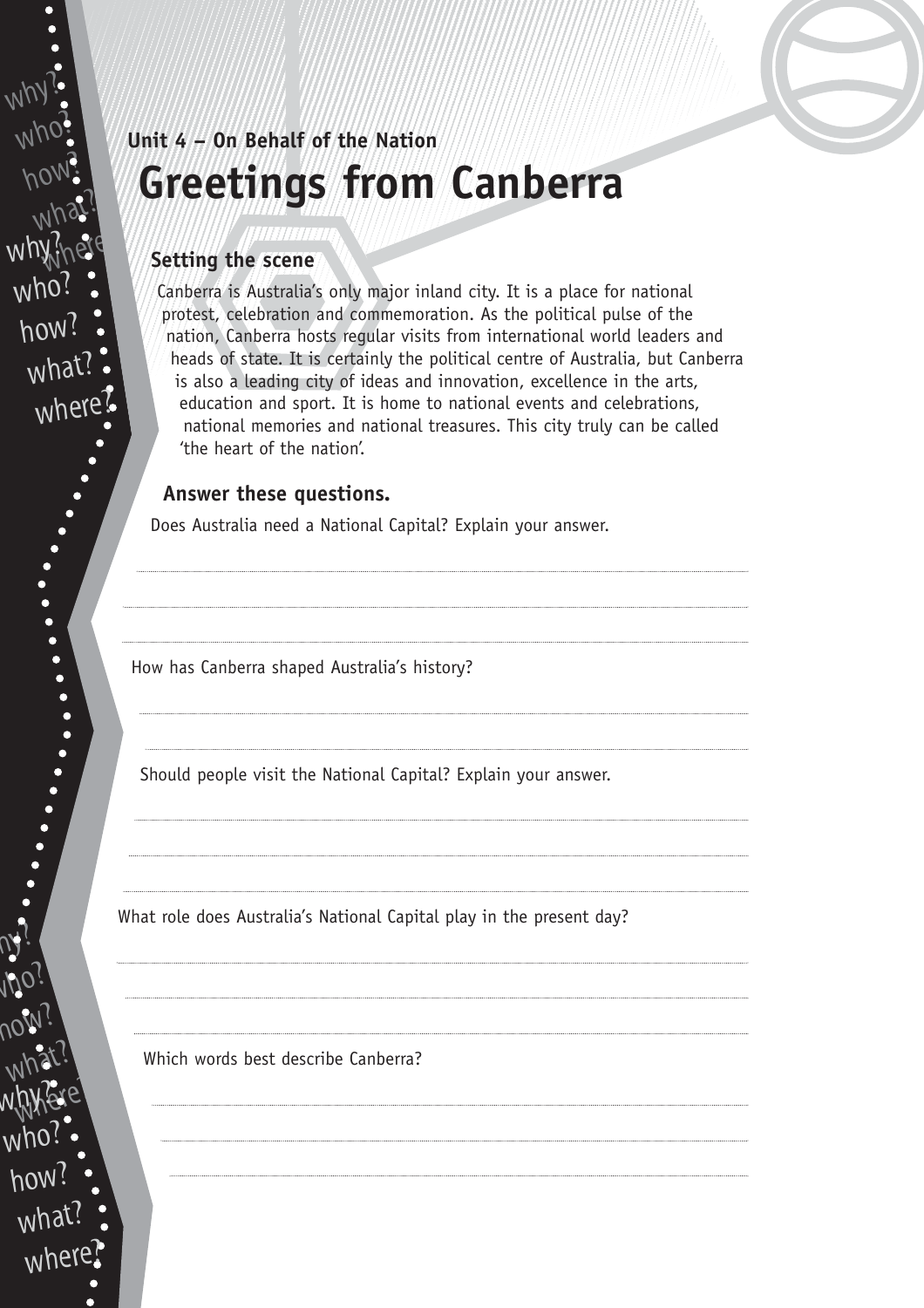Design a modern and colourful postcard for Australia's National Capital. Include a catchy slogan or descriptive words.

Don't forget a space for the stamp.

### **Want to know more?**

The average day time temperature in winter is a brisk 13 degrees celsius. The climate is ideal for planting deciduous trees, whose leaves turn beautiful shades of yellow, red and orange during autumn. Canberra's spectacular show of colourful foliage can be viewed from many different vantage points around the city.

how? what? hylere? w.hy? wh how? what? where?

 $N$ 

why?

who?

 $w$ hy?

who?

how?

what?

where?

how?

what?

who?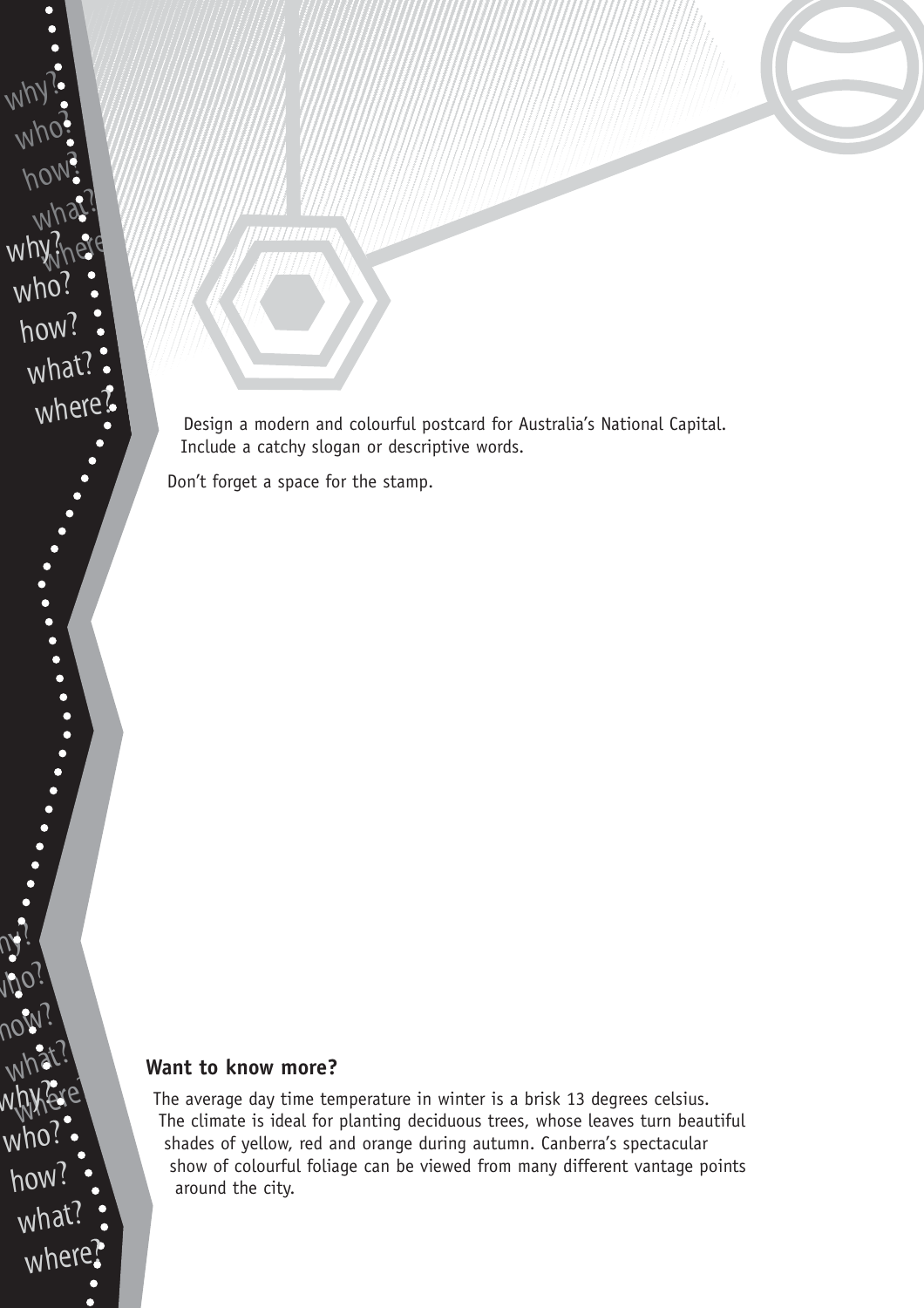# **Unit 4 – On Behalf of the Nation Discover your National Capital**

### **Setting the scene**

 $N$ 

why?

who?

how?

what?

why?nere

who

how?

what?

where?

who?

how?

w.hy?

who?

how?

what?

Canberra's modern history is very short. The National Capital has evolved over an eighty-year period. You could consider it as one person's lifetime. Australia is a young nation whose people are rich in culture and, together, create a unique and distinct society.

Canberra, as the National Capital of Australia, is the symbolic home for all Australians. It has an identity of which we should all be proud.

Write down five words that describe Canberra and explain why you chose each word.

| $\overline{1}$ .                                                                                                                                                                                                                        |              |
|-----------------------------------------------------------------------------------------------------------------------------------------------------------------------------------------------------------------------------------------|--------------|
|                                                                                                                                                                                                                                         | Explain why: |
|                                                                                                                                                                                                                                         |              |
|                                                                                                                                                                                                                                         |              |
| 2.                                                                                                                                                                                                                                      |              |
|                                                                                                                                                                                                                                         | Explain why: |
|                                                                                                                                                                                                                                         |              |
|                                                                                                                                                                                                                                         |              |
|                                                                                                                                                                                                                                         |              |
| $\overline{3}$ .                                                                                                                                                                                                                        |              |
|                                                                                                                                                                                                                                         | Explain why: |
|                                                                                                                                                                                                                                         |              |
|                                                                                                                                                                                                                                         |              |
|                                                                                                                                                                                                                                         |              |
|                                                                                                                                                                                                                                         |              |
|                                                                                                                                                                                                                                         |              |
| $\bullet$                                                                                                                                                                                                                               |              |
| what?<br>and a series of the series of the series of the series of the series of the series of the series of the series of the series of the series of the series of the series of the series of the series of the series of the series |              |
| where?                                                                                                                                                                                                                                  |              |